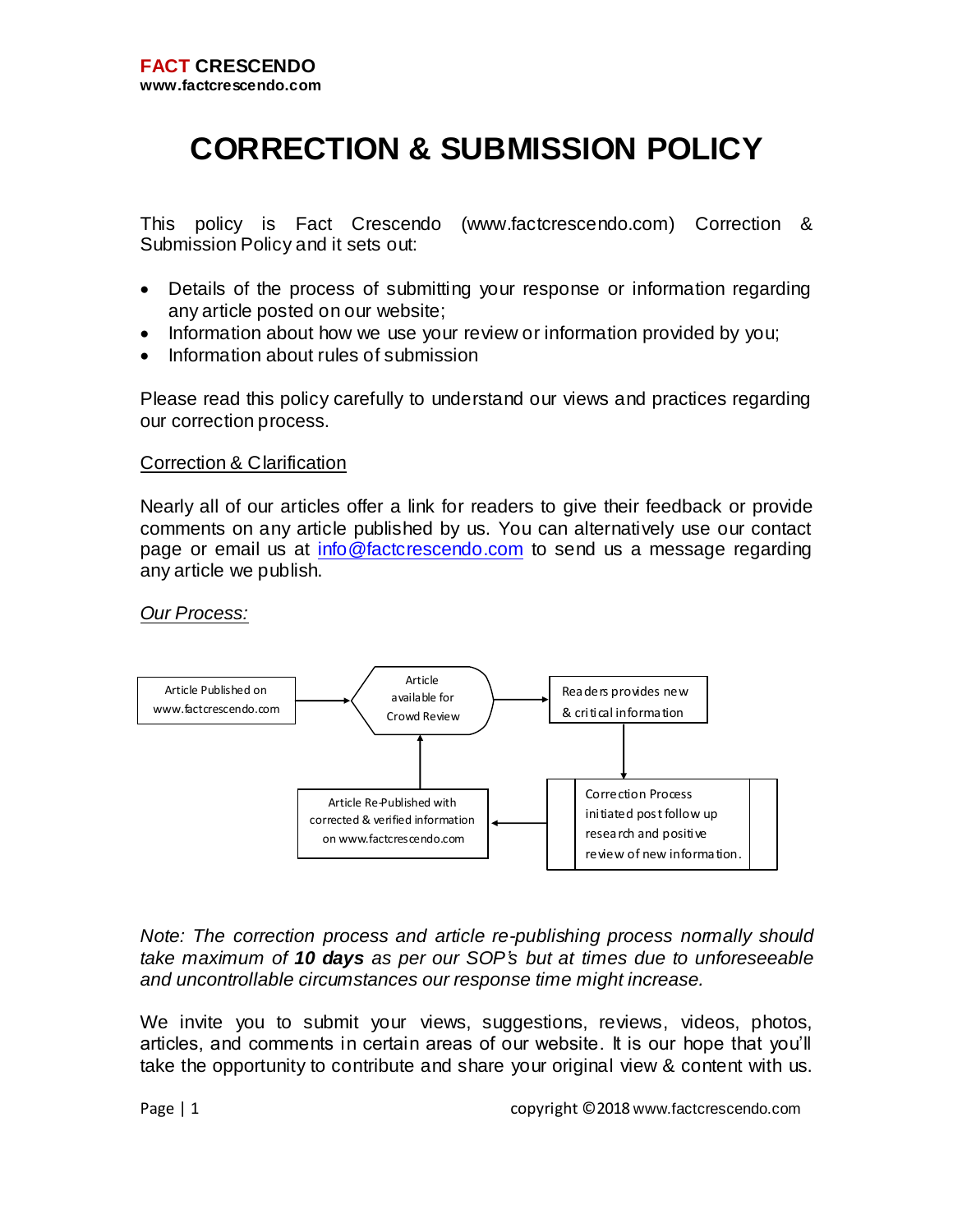#### **www.factcrescendo.com**

In order to keep our website informative and interesting for all of our users, we ask that you follow the rules outlined below.

We endeavour to be promptly responsive in correcting errors in material published on our website. When we run a correction or clarification, our goal is to tell readers, as clearly and quickly as possible, what was wrong and what is correct. Anyone should be able to understand how and why a mistake has been corrected.

While updating an article we strive to use a correction or clarification notice to inform readers whenever we correct a significant mistake.

Corrections which are substantively correcting an article, photo caption, headline, graphic, video or other material, we would strive to promptly publish a correction explaining the quantum of change.

When our journalism is factually correct but the language we used to explain those facts is not as clear or detailed as it should be, the language should be rewritten and a clarification added to the story. A clarification can also be used to note that we initially failed to seek a comment or response that has since been added to the story or that new reporting has shifted our account of an event.

We do not attribute blame to individual reporters or editors (e.g. "because of a reporting error" or "because of an editing error"). But we may note that an error was the result of a production problem or because incorrect information ca me to us from a trusted source.

#### **Complaints**

In case of complaints on any article by readers, they can submit their complaints or views through these 4 channels:

- 1) Comment Form
- 2) Contact Us Form
- 3) Submit for Fact Check Page
- 4) Email us at info@factcrescendo.com

Once we receive a complaint, our Complaint process is similar to Correction process.

We review your complaint and if found factual, appropriate & correct we initiate the change or remove the content as requested by the reader.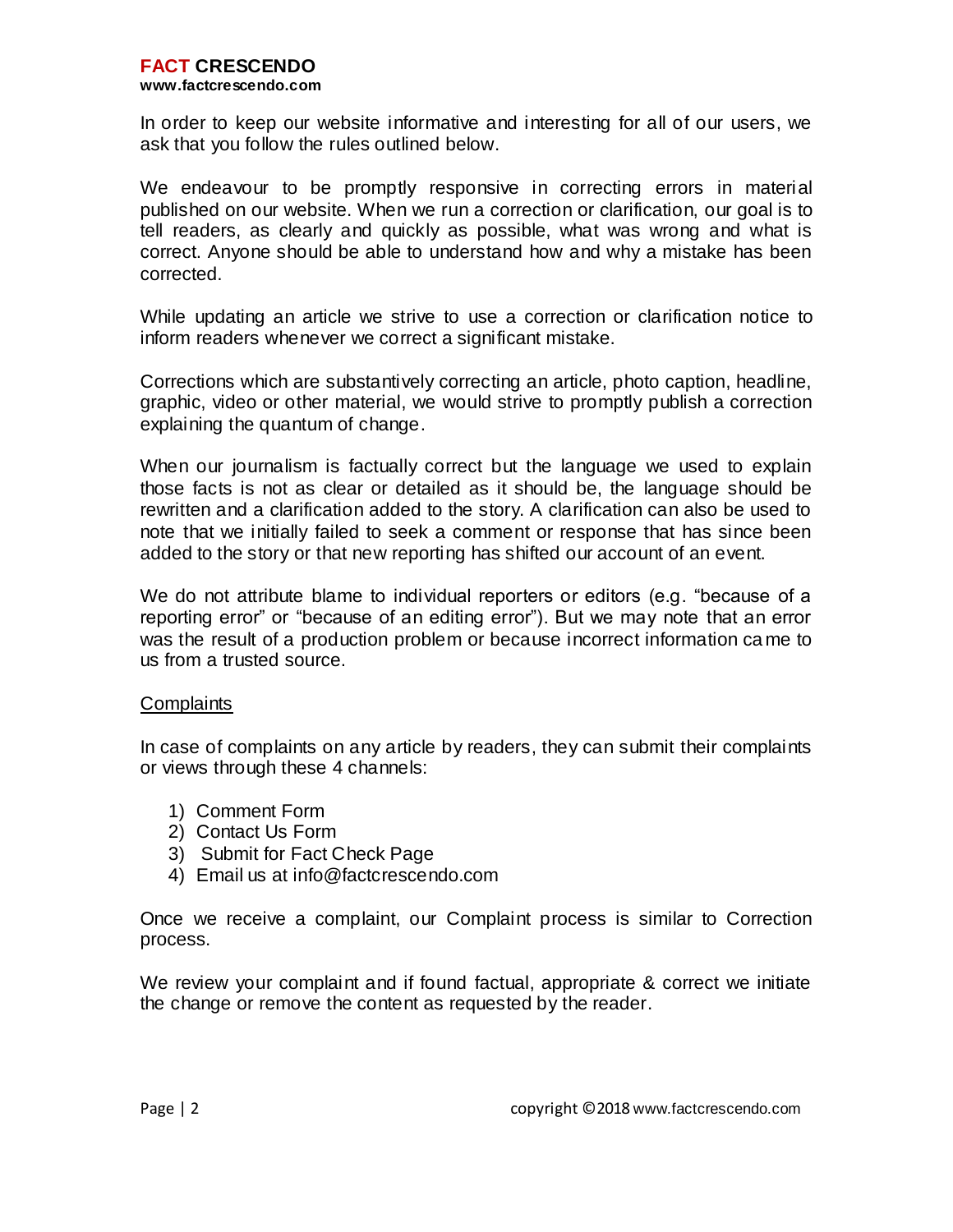In case of any non-factual, incorrect or non-appropriate complaint we respond back to the submitter of complaint on the email id provided, explaining our reasons for not doing a change or non-removal of content.

Please allow minimum 7 days for an email response, even though we endeavour to respond as quickly as possible to our readers.

### *Disclaimer:*

We are not responsible for verifying email id of the reader/comment submitter.

We are not responsible in case our response is delayed and/or not received by the reader/comment submitter due technological issue's or even common human errors, which are not within our control.

## *Rules*

By submitting content, you are consenting to these rules:

1. You agree not to submit inappropriate content. Inappropriate content includes any content that:

- i) infringes upon or violates the copyrights, trademarks or other intellectual property rights of any person
- ii) is a duplicate or repost of something you've already posted on the site
- iii) is libelous or defamatory
- iv) is predatory, hateful, or intended to intimidate or harass, or contains derogatory name-calling
- v) degrades others on the basis of gender, race, class, ethnicity, national origin, religion, sexual orientation, disability, or other classification
- vi) violates a person's right to privacy
- vii) violates any local, state, national, or international law
- viii) contains or advocates illegal or violent acts
- ix) contains advertising
- x) contains a solicitation of any kind
- xi) is obscene, pornographic, sexually explicit, or vulgar
- xii) misrepresents your identity or affiliation
- xiii) impersonates others
- xiv) is in poor taste or is otherwise objectionable

2. You agree that you are fully responsible for the content that you submit. You will promptly remove any content that you have posted should you discover that it violates these rules or that it is otherwise inappropriate. You will indemnify The